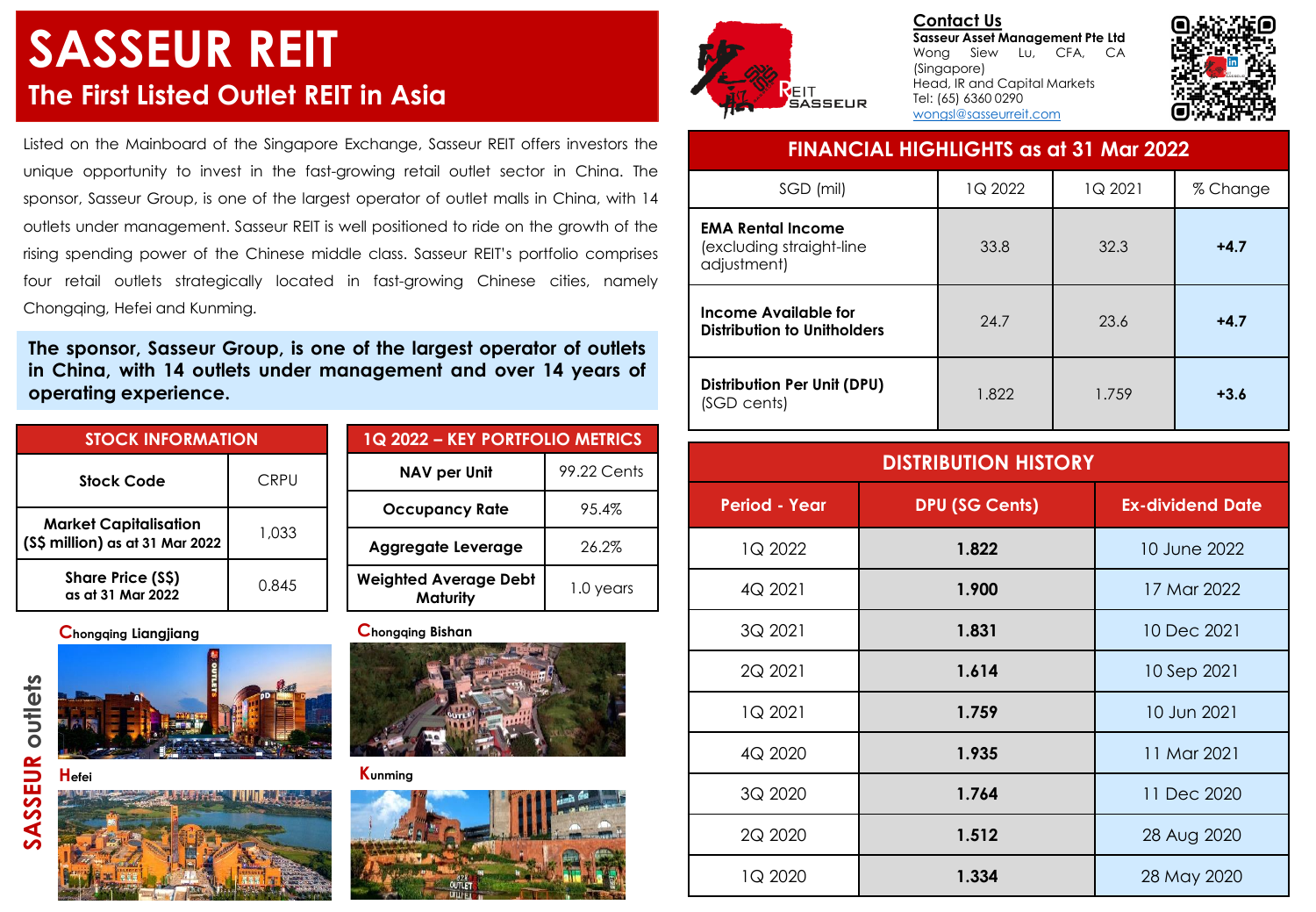### **Chongqing Liangjiang**



### RMB 'Mil 750  $60\frac{63}{6}$  63002  $^{61}$ 380<sup>593</sup> 609 56566 600  $517$ 529 462 4... 471 450 300 150  $\mathcal{Q}$  $2Q$  $3{\textsf{Q}}$  $4O$  $2017 = 2018 = 2019 = 2020 = 2021 = 2022$

**Sales**

### **Chongqing Bishan**



**Occupancy Rate (31 Mar 22)** 83.5% **No. of Tenants (31 Mar 22)** 202

### **Hefei**



| Occupancy Rate (31 Mar 22) | 95.7% |
|----------------------------|-------|
| No. of Tenants (31 Mar 22) | 346   |

## **Kunming**



| Occupancy Rate (31 Mar 22) | 96.7% |
|----------------------------|-------|
| No. of Tenants (31 Mar 22) | 244   |







### **RIGHT OF FIRST REFUSAL PROPERTIES**

| <b>Property</b> | <b>Opening Date</b> | $GFA$ (m <sup>2</sup> ) | <b>Carpark Lots</b> |
|-----------------|---------------------|-------------------------|---------------------|
| Xi'an           | Sep 2017            | 141,708                 | c. 2.000            |
| Guiyang         | Dec 2017            | 193,520                 | c. 5.000            |



**Sasseur (Xi'an) Outlets Sasseur (Guiyang) Outlets**



| <b>PIPELINE PROPERTIES</b> |                            |           |              |
|----------------------------|----------------------------|-----------|--------------|
| Property                   | <b>Target Opening Date</b> | GFA (sqm) | Carpark Lots |
| Hangzhou                   | Jun 2011                   | 45,873    | c. 5,000     |
| Nanjing                    | May 2015                   | 149,875   | c.8,000      |
| Changchun                  | Sep 2017                   | 172,128   | c. 4,000     |
| Changsha                   | Dec 2018                   | 210,600   | c. 2,084     |
| Lanzhou                    | Dec 2019                   | ~100,000  | c. 2,500     |
| Yangzhou                   | Sep 2020                   | 114,650   | c. 1,200     |
| Xiamen                     | <b>Nov 2020</b>            | 74,987    | c. 1,500     |
| Suzhou                     | Sep 2021                   | 77,843    | c. 1,500     |
| Fuzhou                     | Sep 2022                   | ~190,000  | c. 2,800     |
| Nanjing II                 | Sep 2022                   | ~100,000  | c. 1,100     |
| Shijiazhuang               | May 2023                   | ~83,000   | c.3,500      |
| Shenzhen                   | May 2023                   | ~150,000  | c. 2,200     |
| Shanghai                   | Dec 2023                   | ~109,000  | c. 2,500     |
| Wulumuqi                   | May 2024                   | ~126,000  | c. 2,000     |

| Latest Awards |                                                                                                     |  |
|---------------|-----------------------------------------------------------------------------------------------------|--|
| November 2021 | Singapore Corporate Awards 2020/2021 (Special Edition)<br>Corporate Excellence and Resilience Award |  |
| October 2021  | <b>SIAS Investors' Choice Awards 2021</b><br>Singapore Corporate Governance Award 2021 Runner-up    |  |

(REITs & Business Trusts Category)